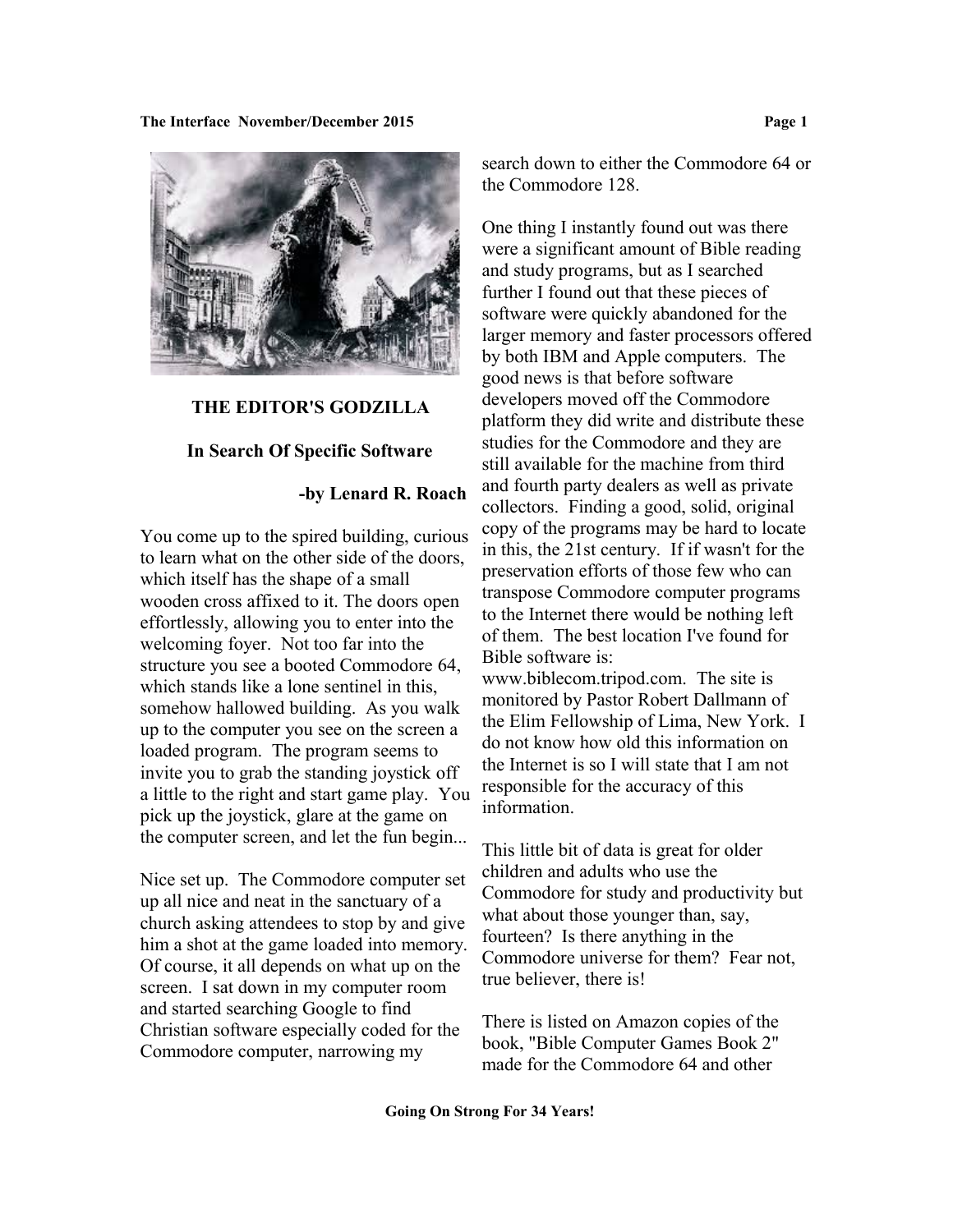formats that use BASIC as the programming template. This book came out right after the release of Volume one of the same work but for different formats older than the Commodore. Authored by John Conrod, this book teaches both the Bible in type in games as well as showing the reader Commodore BASIC. It's hard to get full data on this book from Amazon, but they give enough information to let the shopper know what kind of games there are. I will have to buy the book (it's out of print but Amazon has used copies on sale for about \$3.68) and see for myself what the book contains and give all the readers of reason, you move on to the next person. I "The Interface" a full report.

When I brought this idea of writing an article about Christian software for the Commodore up to Robert and Dick, they suggested that I put a blurb out on Homestead and see what bites I get. I remember the days of discussing such subjects like this during my BBS cruising days and if you mention the name of Jesus in any other form than a swear word then you start a firestorm. I don't know if I'm up to the defense of the gospel online. I sucked as an apologist then and I suck as an apologist now -- and all I'm looking for is Commodore software in relation to the Bible. I debated with atheists, Hindus, Catholics, the KKK; everyone, and all I wanted to do is what I aforementioned. I know that 1 Peter warns me to be ready to give an account of the faith that lives in me but COME ON! I just want to chat on the boards or play an online game. We're suppose to be in an Age of Enlightenment, but it's only for the philosophical set and not the crazies. Oh well, I'll take a stab at Homestead for that data but I must admit I'm a little leery. When I made an

investigative search on pornography for the Commodore I was directed to one website that has it all so there was no need to search further, and some of the sights on this website would make a hardened Marine blush!

I know that I have got into debates with a few "super geeks" that claimed that the computer is completely man made and there was no "god" involved. This would follow the premise of man trying to make himself out to be THE God, and, well, I was told that if one person will not listen to know that in the movies, like "Star Trek: The Motion Picture," people believe that computers can amass so much knowledge that the machine will achieve a consciousness. I'm not too sure. We have a lot of machines already here in the 21<sup>st</sup> century that have a lot of data and they still act like computers, requiring a designer and a programmer to make them into what they are. I'm amazed as to how far graphics and memory have come since the days of the Commodore and people are still expanding on such devices to make them more powerful and faster, but I don't think that anyone can beat the good ol' calculating machine that was put into the head of every human being on the planet. It's still faster, more productive, and has not needed an upgrade for the past who-knows-how many years. The reason why I was told there was not any Christian games for the Commodore back in the day was it did not fit the "genre" of the computer. What does that mean? I thought "programming" was just that and it did not matter what market you were trying to reach as long as said market was willing to shell out greenbacks to get the product offered by the market, be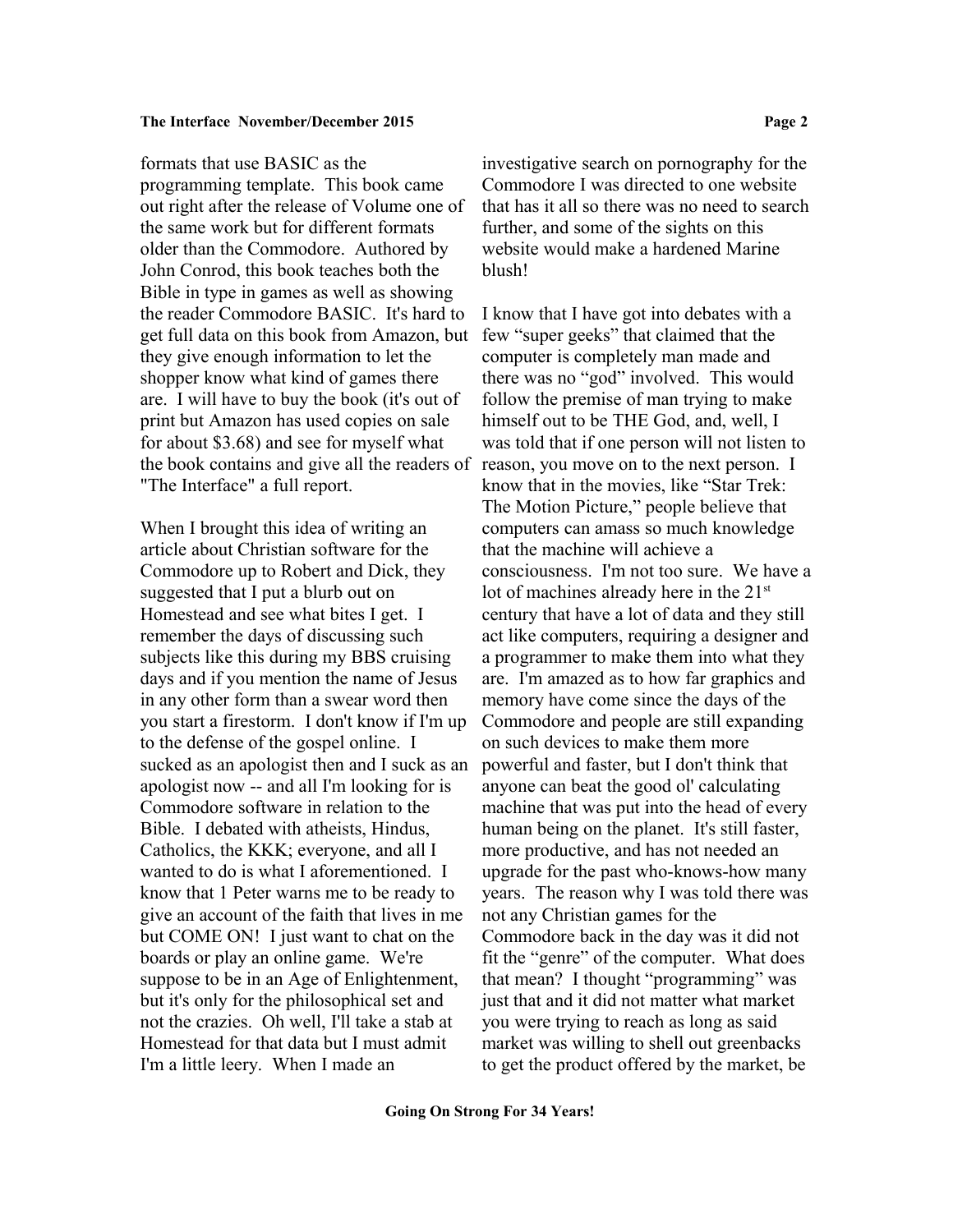it Christian, porn, or whatever. The last I looked money was money no matter if it was being handed to you by a priest or a pimp. Something must have got lost in translation.

So, here is where we sit on the subject with very little data to go on even from such a large search engine as Google. Sure, the market corrected itself as computers got faster and held more data, but for the Commodore, it just isn't much.



## **MONTHLY MEETING REPORTS**

### **November 2015**

### **-by Robert Bernardo & Dick Estel**

We had the usual attendance, Robert, Roger, Greg, Louis, Vincent and Dick, all hungry and ready for a good Mexican dinner, good talk about Commodore, and some interesting software and hardware demos. It was noted that this month marks the 34<sup>th</sup> anniversary of the founding of the club.

Obtained from the SC3 Arcade Party and the Southern California Commodore & Amiga Network meeting, Robert once again had some items to give away, including an empty C64 case, and a rare Tandy 102 laptop, both claimed by Louis. There was also a Commodore MPS-801 printer, which had no takers.

However, there were also C64 game cartridges and a broken C64, the C64 and a few of the cartridges being claimed by Roger.

Greg advised us that he has a conflict and can't host the December meeting, so it will be at our regular Fresno location, and we will travel to Patterson, about 100 miles northwest, for the January 17 meeting.

The issue of admission vs. table rental for CommVEx (July 30-31 in Las Vegas) was discussed once again. It was pointed out that expected table rentals, at any reasonable price, could not produce enough income to assure the continued existence of the event. The decision stands to charge \$20 admission for the event (covers both days) with no charge for tables.

Robert reported that the Vintage Computer Festival will return in 2016 to Silicon Valley after an absence of several years. It will be in August at the Computer History Museum in San Jose.

Attendance was up at the recent Amiga show, AmiWest in Sacramento, and Robert is planning a Commodore exhibit for the 2016 Maker Faire in San Mateo.

In presentations, for the VIC-20 we tried out a couple of new games - the very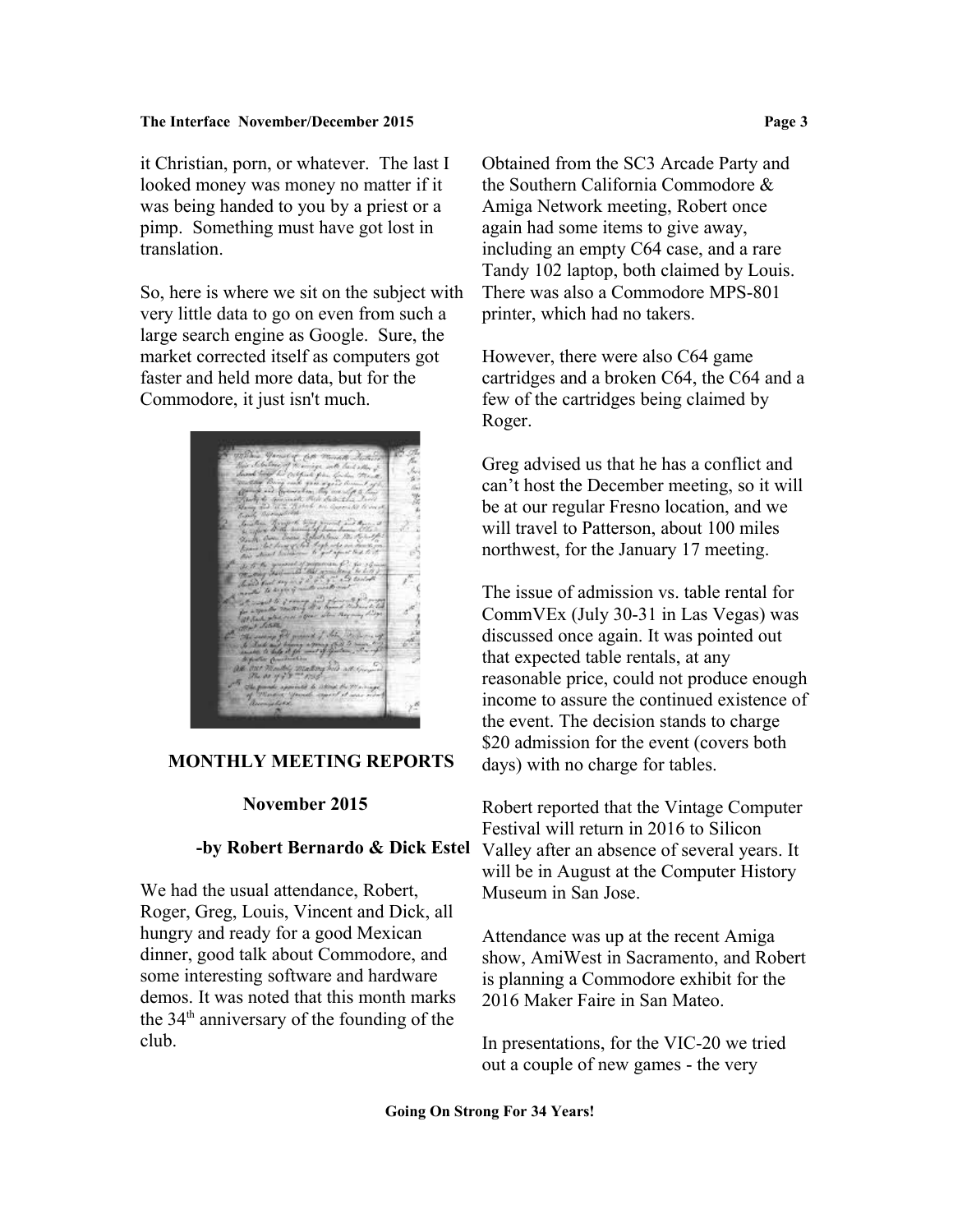entertaining, action-packed, space-shooter Pulse, and the more strategy-based Demons of Dex. For the C64, we tried out the preview of the adventure, Athanor: The Awakening, but Robert couldn't get very far with his limited knowledge of the parser vocabulary; he kept going around and around in the same area of the adventure without any exploration farther out. But before we started the presentations proper, we watched the on-line video of COS, the Commodore Operating System, from JIM64.

[http://64jim64.blogspot.com/2015/09/cos](http://64jim64.blogspot.com/2015/09/cos-has-been-released-for-commodore-64.html#comment-form)[has-been-released-for-commodore-](http://64jim64.blogspot.com/2015/09/cos-has-been-released-for-commodore-64.html#comment-form)[64.html#comment-form](http://64jim64.blogspot.com/2015/09/cos-has-been-released-for-commodore-64.html#comment-form)

Very interesting, but is it practical? And will it be further developed?

For the C128, Roger understood how to play Monty Hall, a text simulation which uses the Basic 7.0's RANDOM function and challenges the player to pick among 3 choices in order to earn money. We also tried Robert Willie's alpha version of SAM 128 (Software Activated Mouth), but because Reciter, the easy-to-use input module for the English language, had not been converted to SAM 128, we had to use phonemic language to get SAM to speak. After much trying, we got SAM 128 to say, "Hello". We had more success in just running the SAM 128 demo which spoke a complete, pre-programmed sentence.

For the classic Amiga, we tried out a few random, graphics, and games disks from the massive disk collection of Jason Forster. We used an Amiga 500 with 1 meg. of Chip RAM and switchable Kickstart 1.3 and 3.1. Some of the disks ran, some needed more

RAM, some needed PAL-only video. Many days of investigation would be needed to catalog each disk and determine the requirements of each disk.

### **December 2015**

### **-by Dick Estel & Robert Bernardo**

Though the December meeting began late due to miscommunications, we finally gathered at Bobby Salazar's Mexican Restaurant. In attendance were Robert, Roger, Louis, and Vincent.

As lunch proceeded, we voted to keep the same roster of FCUG officers for 2016 and to send our annual donation to St. Jude Children's Hospital. Robert reported that if the Nostalgic Computers exhibit is approved for the 2016 Maker Faire in San Mateo, he plans to have a VIC-20 set-up and an Amiga 1200 set-up on display. Because v.p. Roger still did not have transportation to and from meetings, other than his brother's car, Robert offered to loan one of his father's old vehicles –- an early 80's (but later to be discovered as 1979) Cadillac DeVille. The only problem would be that it would cost \$800 to get it running again (mainly tires and battery); Roger would pay for the registration and smogging. Roger declined the offer.

After lunch finished, we settled down to watch William Shatner in his pre-PET/VIC-20 days narrating the 1976 AT&T show, Microworld. Basically, it was a video of how the components were made for computers and how computers can deal with data.

Then we had some adventure gaming time!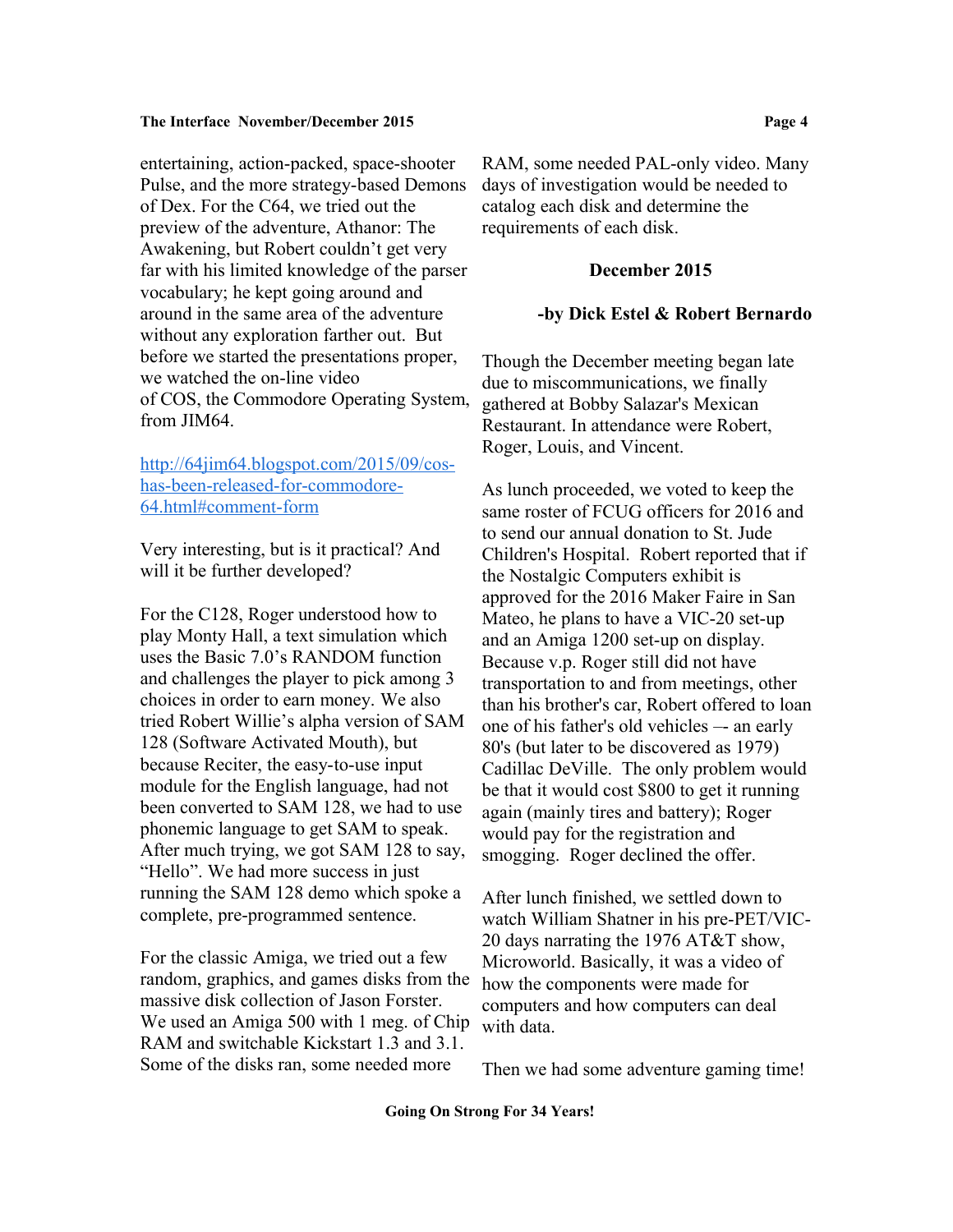For the VIC-20, we tried out at the classic, The Lair, and for the C128, it was the semiclassic Westfront to Apse. Unfortunately, the newly-redone Ultima IV Remastered for the C64 would not run from the SD card drive which Robert brought; that program would have to be converted to a real disk for use in a future meeting. Once again, Robert did not get very far in the adventure gaming department, though Roger was more successful in understanding and using the adventure commands. In fact, Roger was so intrigued with the VIC-20's Lair that he said he would try out more of it at home.

For the Amiga, we examined the Kickstart adapter kit for the Amiga 1000. It would take a little bit of soldering to install it, and in addition to the Kickstart 1.3 that was already in the A1000, it would need a KS 2.04 chip (KS 3.1 would be overkill for the requirements of the machine).

Finally, we played with newly-released beta version of BoulderDash 128 by Jason "Pyrofer" Wright. Jason was an attendee at CommVEx 2015 and had come all the way from England to show off his 80-column RGB adapter prototypes. Now he had developed the first 80-column C128 game seen in years, and it was quite a nice port of the original C64 game. The character, Rockford, moved across the screen briskly, and the boulders fell well. Robert thought the boulders didn't fall fast enough, because Rockford could move out of the way if he were quick enough. However, it was later confirmed that in the original game, Rockford had the same characteristics. In fact, BoulderDash 128 emulates the original version's screen very well. One thing Robert and the others agreed was that it was difficult to see the exit to the next level; if

the exit were to have a contrasting color to the background, then the player wouldn't have a hard time searching the 80-column screen. The only thing the beta version needed was music and/or sound effects and perhaps more levels. Jason had admitted that music and sound effects were last on his to-do list, because he had to understand where to use them in the computer's memory.



## **THE WORLD OF COMMODORE 2015**

### **-by Paul Quirk**

Saturday, December 5, 2015 marked the day of the annual World of Commodore, put on by the Toronto Pet User's Group at the Admiral Inn in Mississauga, Ontario. It's an annual tradition for our household and a great opportunity to catch up with old friends while making new ones. It was especially nice to see my friend Bob Yewchuck, writer of one of my favourite blogs, "The Bob Angle," on his birthday.

There was the ever-popular freebie table, where I scored a couple of Jumpdisk disk magazine covers that I don't yet have, an MPS-803 printer, and a 2gb CF card, while my son scored a collection of Amiga magazine cover CD's. There was also the raffle table. This year saw a lot of attendees enjoying the show; at 11:00, it was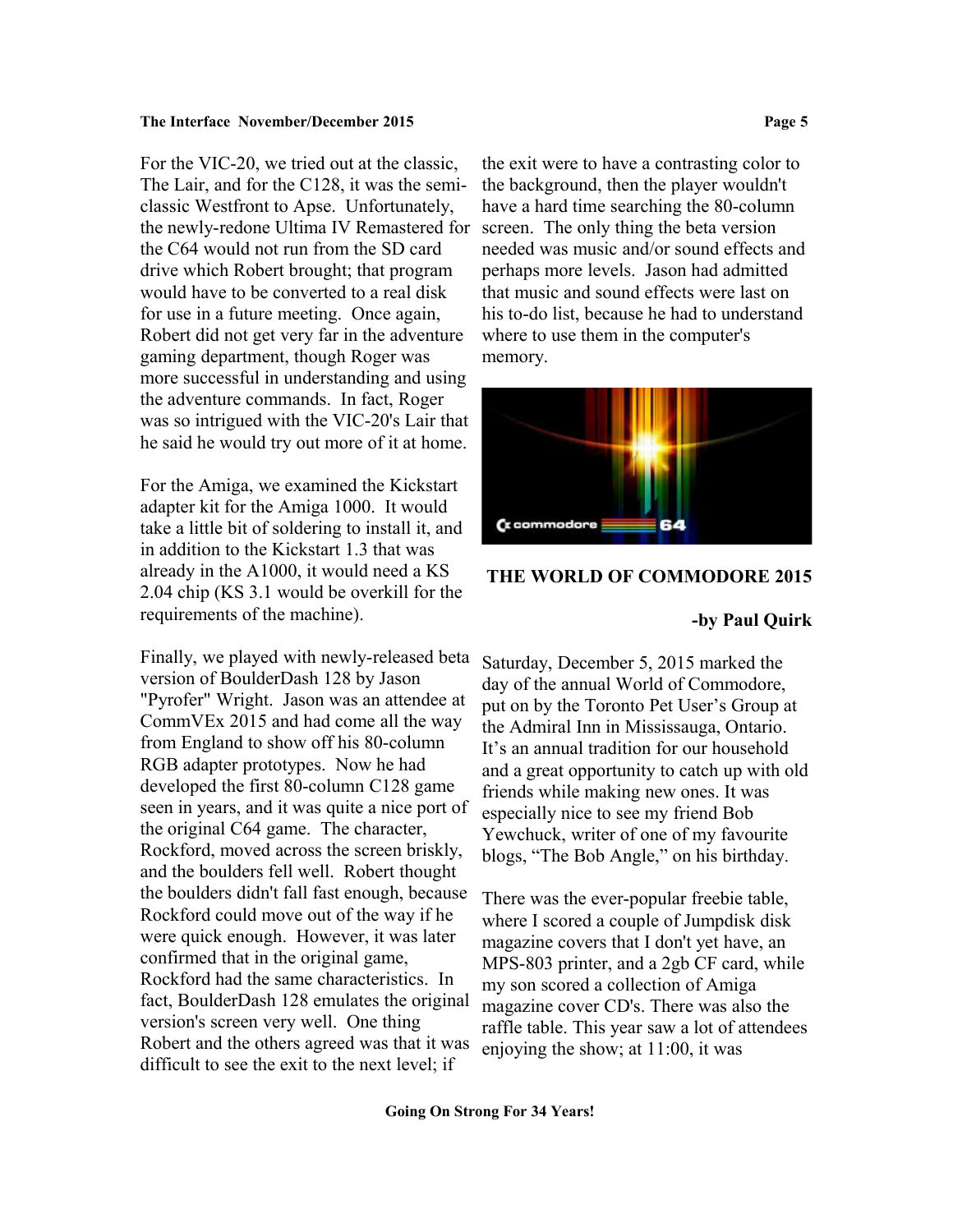becoming so crowded, it was sometimes difficult to move around! It was great seeing so many people enjoying the hobby of retro-computing. For me, it was nice to spend time with Dan Kovaks as he demonstrated his Commodore 128 connecting to the Internet. Thanks to Dan for selling me his spare 64NIC+ which I'm still trying to get working.

It was really good to see that Jim Brain of Retro Innovations was able to make it this year; his products are a favourite of mine, because he offers useful, well-made products at decent prices, typically in the \$50-\$60 range. He brought his usual bag of goodies this year.

It was also great to see Joe Palumbo of JP PBM return with his variety of products, most of which are original, some still in shrink wrap. For a mere \$20, I was able to buy an upgrade Agnus chip for my Amiga 2000, so that it now can address a full megabyte of video memory instead of the 512k that was standard when I bought my Amiga. This was an upgrade I had always wanted. I was also able to buy a hard-tofind video adapter for my Commodore 128 for only \$10, and [I] enjoyed perusing his collection of software. Joe continues to be a valuable source of original software and hardware for the retro-computing community.

There was a fire alarm at the Admiral Inn before lunch hour, which added some drama to the event. It turned out that someone left a cigarette butt by a vent and was not caused by Dan using his Commodore 128 to connect to the Illuminati as we had first suspected. The demonstrations started after lunch,

beginning with Zbigniew Stachniak's presentation of Early Microcomputers from Microsystems International Ltd. The nice thing about these presentations is the fact that we get to see examples of these early computers.

Next up was Leif Bloomquist's demonstration of his Wi-fi modem for the Commodore 64 (and 128). At \$150, it's a nice, comprehensive package that goes well with any modern C64 that you may want to take to Starbucks.

At 3:00, Jim Brain teamed up with Leif to demonstrate his new products for the Vic-20, including a MIDI controller that works both ways (using the Vic as a MIDI instrument as well as having the Vic controlling another instrument), along with a device for the Vic that stores game images and provides various types of expansion.

At 4:00, Trevor Grove, formerly with the University of Waterloo, presented "SuperPET development: A view from the trenches," providing a unique perspective of developing for education.

Unfortunately, my son and I had to leave after this time to attend a family function, but the raffle draw happened at 5:00, followed by Dan Lasowski's presentation of "C64 Music Jam with Fastfingers."

All in all, it was an excellent way to spend the first Saturday of December. We got the T-shirt which I will surely show off, and look forward to next year. Who knows, maybe I'll cook up something to contribute at the 2016 World of Commodore!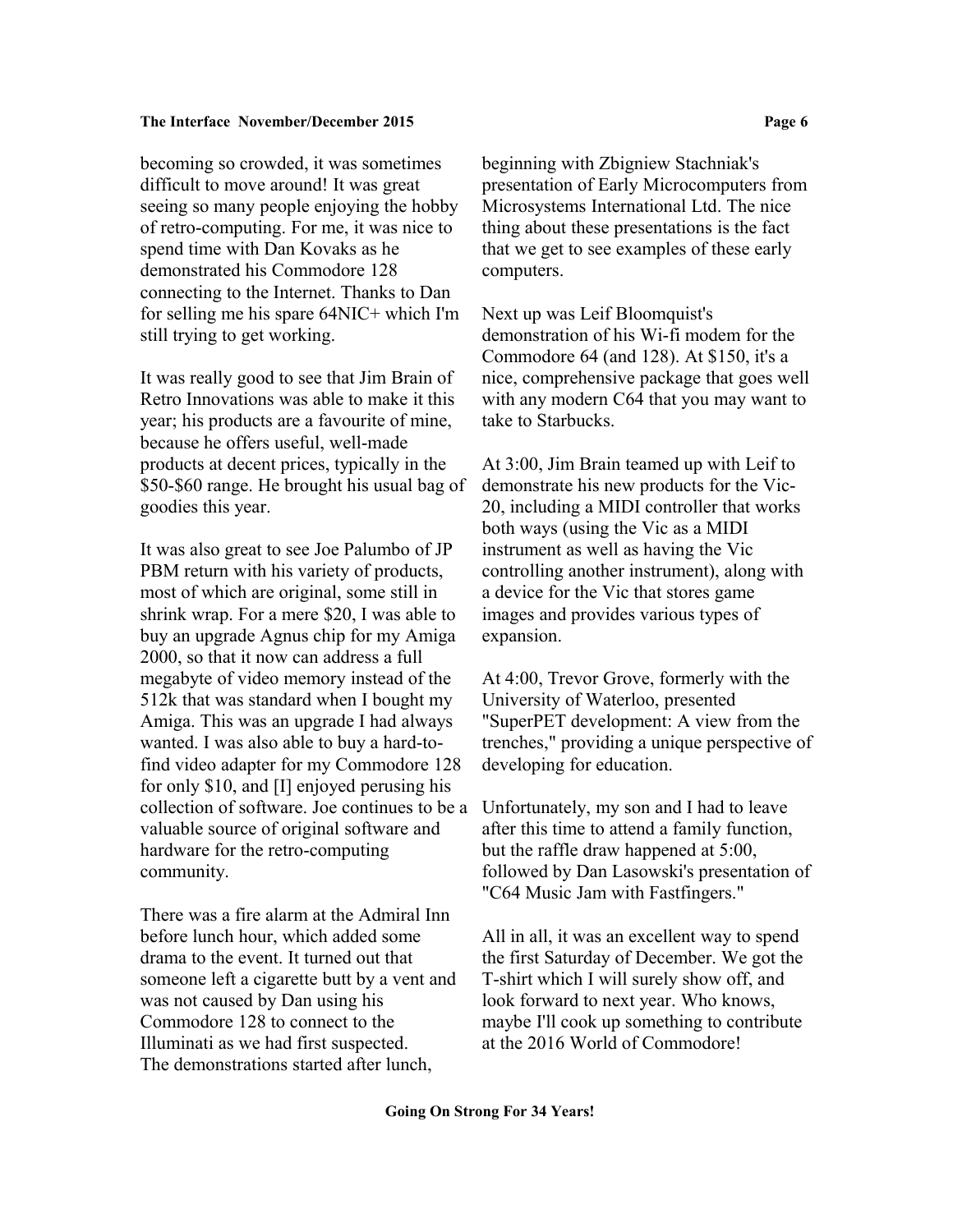

 **CP/M AND STAR TREK** -from PC World Magazine **-by John Wenz**

How an outdated operating system could have kept some Star Trek material from the public eye on the 50th anniversary of the show.

[Who would have thought that Gene Roddenberry used CP/M to store information for his show, Star Trek? Well, that is the case, as reported in the article below. However, when a person thinks about it, Gene would not have used CP/M for the Original Series (because personal computers did not exist at that time), but rather for the early Star Trek movies and even possibly for Star Trek: the Next Generation). If only the people who recovered the Gene's CP/M data would have used Commodore 128's... And the writer of the article doesn't know that three new CP/M games have been released. Read on.]

Gene Roddenberry's "lost" files have been restored again, just in time for the 50th anniversary of the show. But it wasn't that they were truly lost. It's that they were virtually unreadable by modern computers. Unless you've delved deep into retrocomputing, CP/M probably doesn't

mean much. But the operating system, short for Control Program for Microprocessors, was an early operating system that was eventually driven to extinction by MS-DOS. The last CP/M release came in 1983, and since then it's faded into obscurity, with few copies existing today.

It also happens to be the operating system that was used by Gene Roddenberry. While a few disks were DOS-compatible, a large chunk were readable only by CP/M computers. And as relayed by PC World, DriveSavers Data Recovery couldn't get Roddenberry's old computer to boot up. Eventually, they resorted to backwards engineering the data on each individual floppy disk, essentially creating a disk image. That process took three months, and even then large portions of the old magnetic storage mediums in the disk were corrupt or damaged.

The disks, more than 200 in all, were delivered to DriveSavers in smallbatches due to the secrecy of the project on the part of Roddenberry's estate, who still aren't divulging what was on the disks, waiting until later this year to announce. There are about two to three megabytes of data recovered, accounting for about 95 percent of the total files on the disks.

So later this year, we'll finally find out what's on the disks. But had it not been for a few preservationists and months and months of hard work, the files might never have been saved, especially as the old floppy disks continued to decay. With it, a piece of Star Trek history might have been lost forever.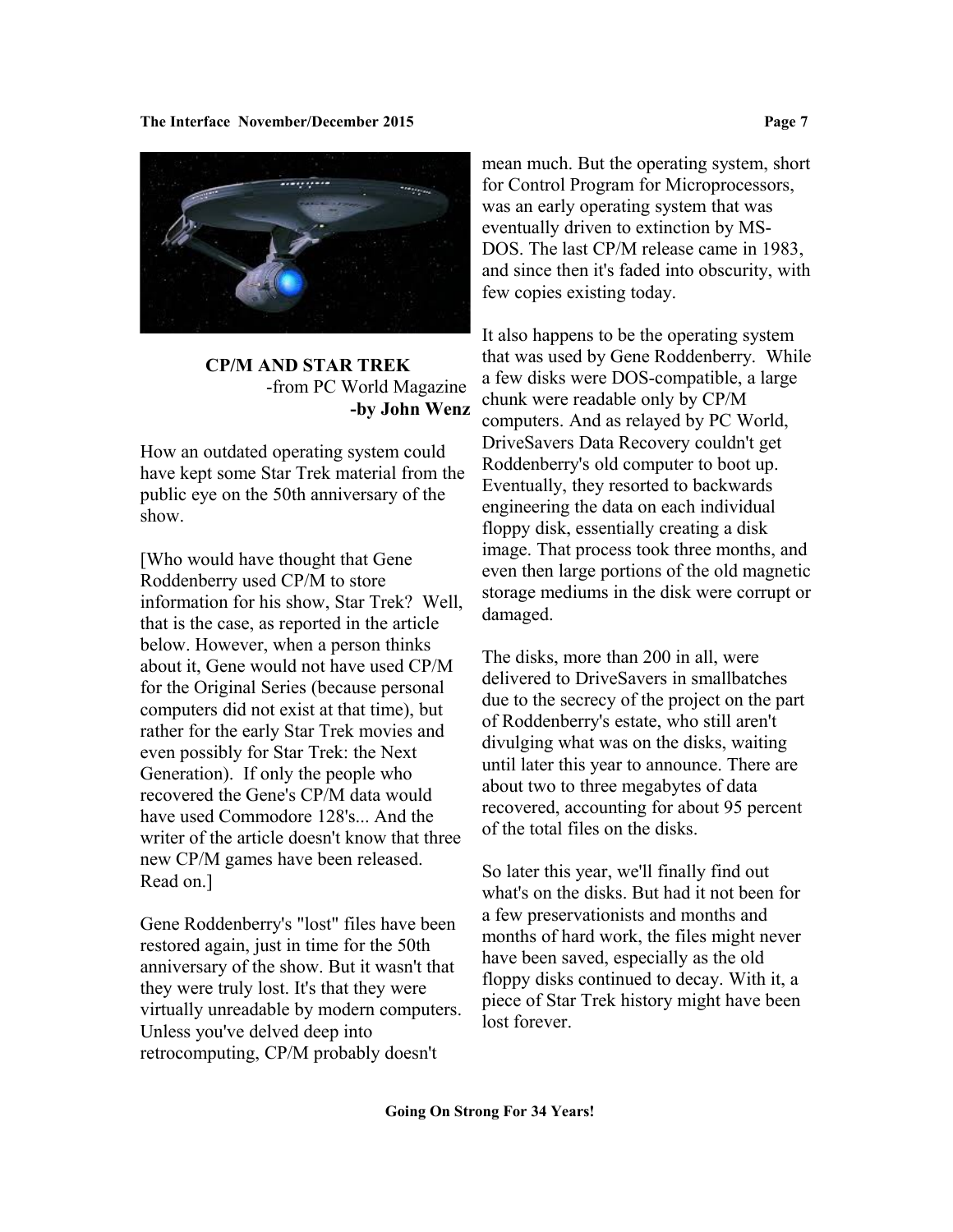

# **MEMORY LANE**

 **-by Dick Estel**

# **INTRODUCTION**

This is number 16 of a limited series of articles saluting some of our past members, people who have made a significant contribution to the club. Our more recent members did not have the pleasure of knowing these men and women, some of whom have passed on. However, they made a lasting impression on the club and the author.

Questions and comments to our web address, [info@dickestel.com,](mailto:info@dickestel.com) are welcome.

# **RANDY CLAYS**

Randy Clays was a major contributor to the club at the time I joined in about 1988, and for a number of years after that.

He was the club librarian and keeper of the equipment, a considerably more challenging job at that time than it is now. He brought all the library disks to every meeting, along with the club equipment. The amount of equipment is about the

same, but we no longer transport the library except by request.

The plastic bins that simplify carrying and storing the club computer, disk drives, etc. were originally obtained and labeled by Randy, and I guess it's a tribute to the maker that these items have held up under fairly heavy use for over 30 years!

At one time Randy was an installer for the local cable company, which included sales work, but I believe he changed occupations some time before he left the club. We were happy to see Randy at our reunion lunch in 2006.



## **>>--> Officers and Keypersons <--<<**

| President  Robert Bernardo            |  |
|---------------------------------------|--|
| Vice-president  Roger Van Pelt        |  |
| Secretary/Treasurer  Dick Estel       |  |
| The Interface Editor  Lenard Roach    |  |
|                                       |  |
| Club equipment  Roger Van Pelt        |  |
| Meeting place reservation  Dick Estel |  |
| Grand poobah of the VIC-20            |  |
|                                       |  |
|                                       |  |

# -**The Small Print-**

The Fresno Commodore User Group is a club whose members share an interest in Commodore 8-bit and Amiga computers. Our mailing address is 185 W. Pilgrim Lane, Clovis, CA 93612. We meet monthly in the meeting room of Bobby Salazar's Restaurant, 2839 North Blackstone Ave., Fresno, CA. The meetings generally